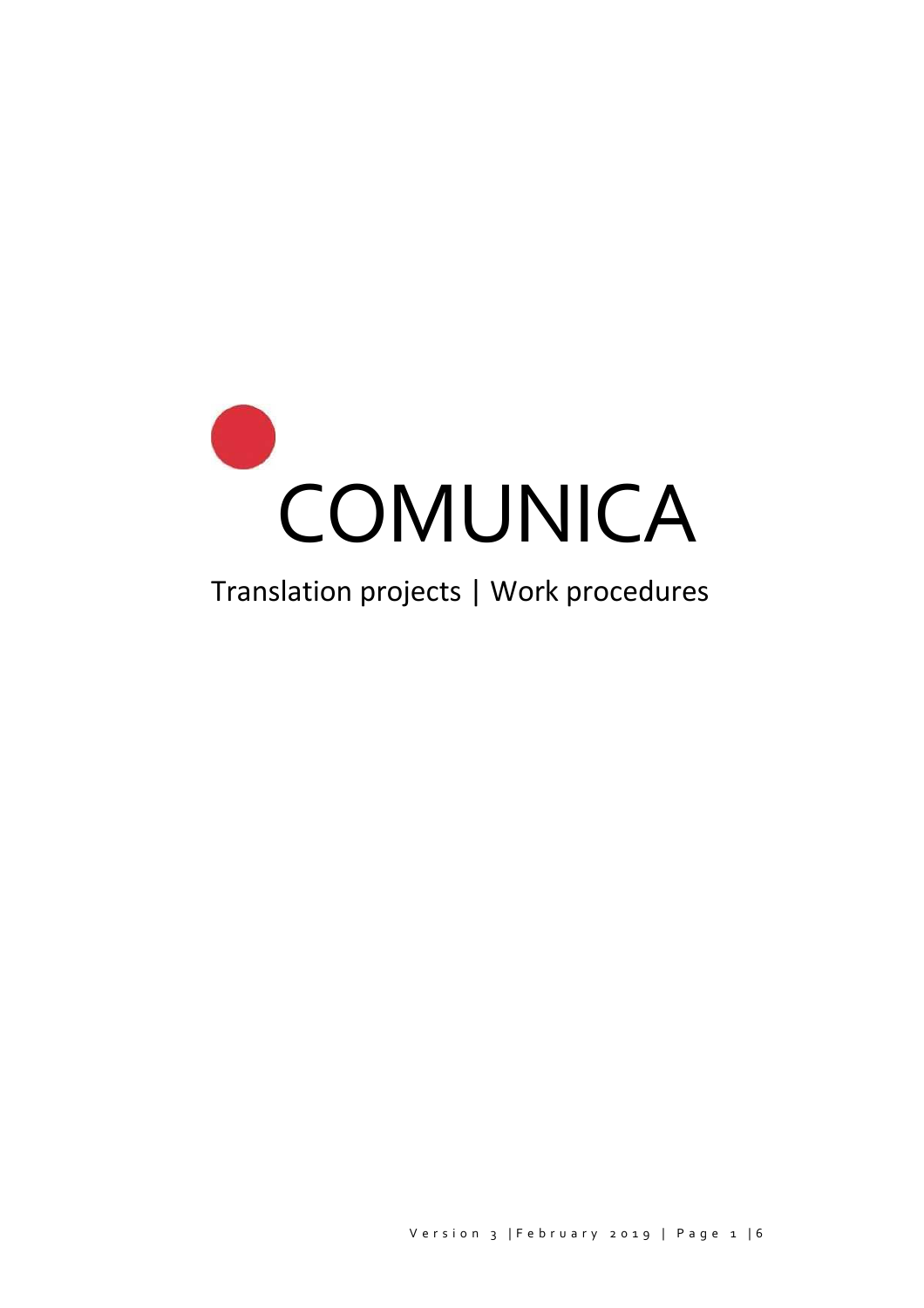

# Contents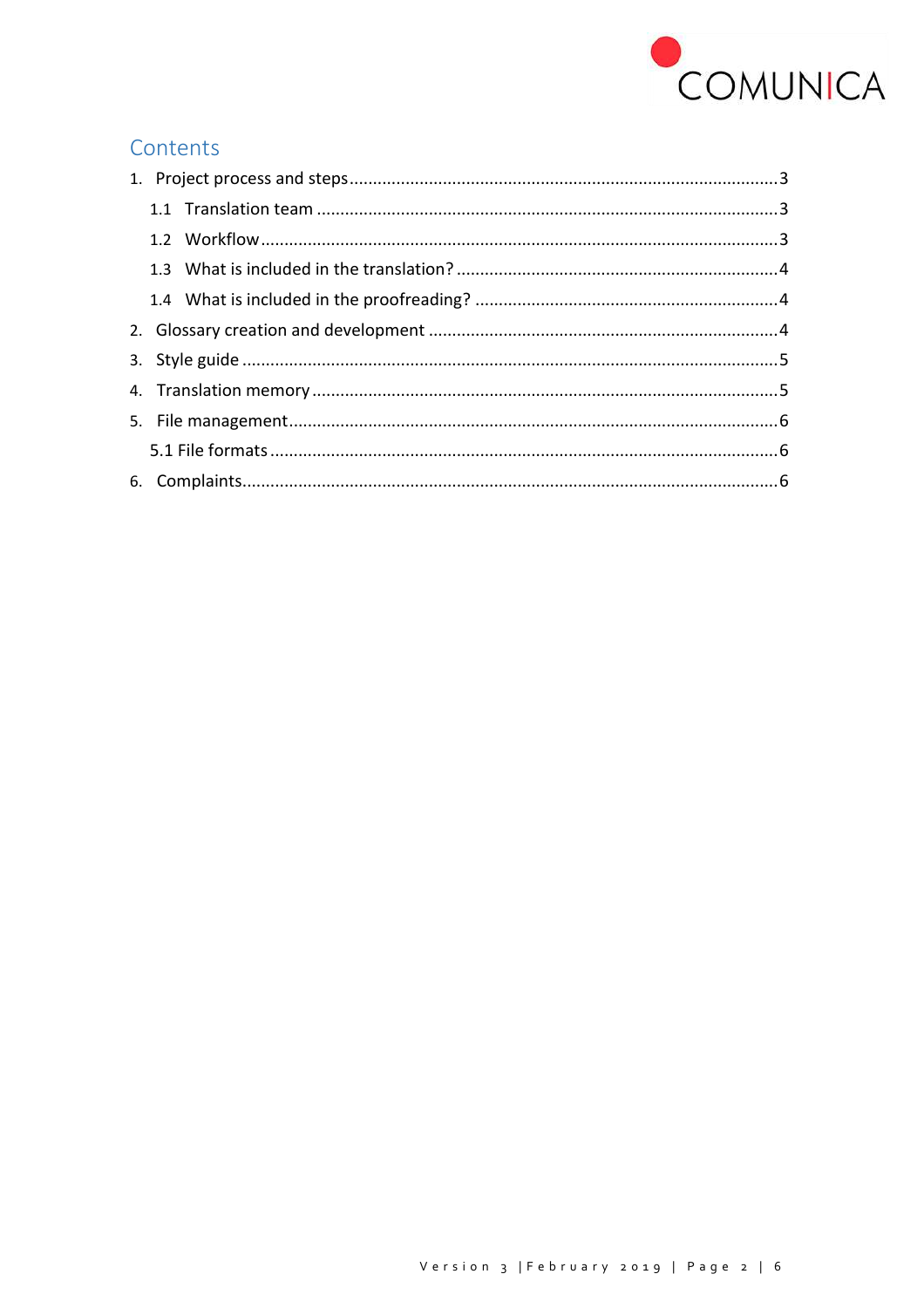

# <span id="page-2-0"></span>1. Project process and steps

#### <span id="page-2-1"></span>1.1 Translation team

Comunica normally sets up a language team for on-going projects consisting of **four linguists per target language: two translators and two proofreaders**. All linguists are carefully selected based on relevant experience and qualifications. The client can choose to be part of this selection process of candidates that they consider to make the best fit for their brand. The selected linguists will be trained, familiarising themselves with the client's brand and their requirements, particularly through a style guide (see section 4). Whenever necessary, Comunica will arrange for team meetings to discuss certain elements that need further explanation and/or dialogue.

All of Comunica's collaborators (linguists) have signed a confidentiality agreement, which involves keeping information related to the translation, the nature of the translation and any information that the client transmits, completely confidential.

#### <span id="page-2-2"></span>1.2 Workflow

Comunica's standard workflow includes Translation + Proofreading + Back to translator.

- 1) **Translator** translates according to instructions, using the translation tool required, and the translation memory (TM), term bases (TB), reference material and other materials available. Translators perform self-assessment of their own work.
- 2) **Translator** passes translation on to Comunica's dedicated proofreader.
- 3) **Proofreader** reviews translation instructions and available reference material. Revises translation and inserts corrections, performs a spellcheck and quality assessment (QA) and passes the translation back to the translator.
- 4) **Translator** reviews the changes and finalises files. Translator carries out a final spellcheck and QA. Translator delivers the translation to the project manager.

<span id="page-2-3"></span>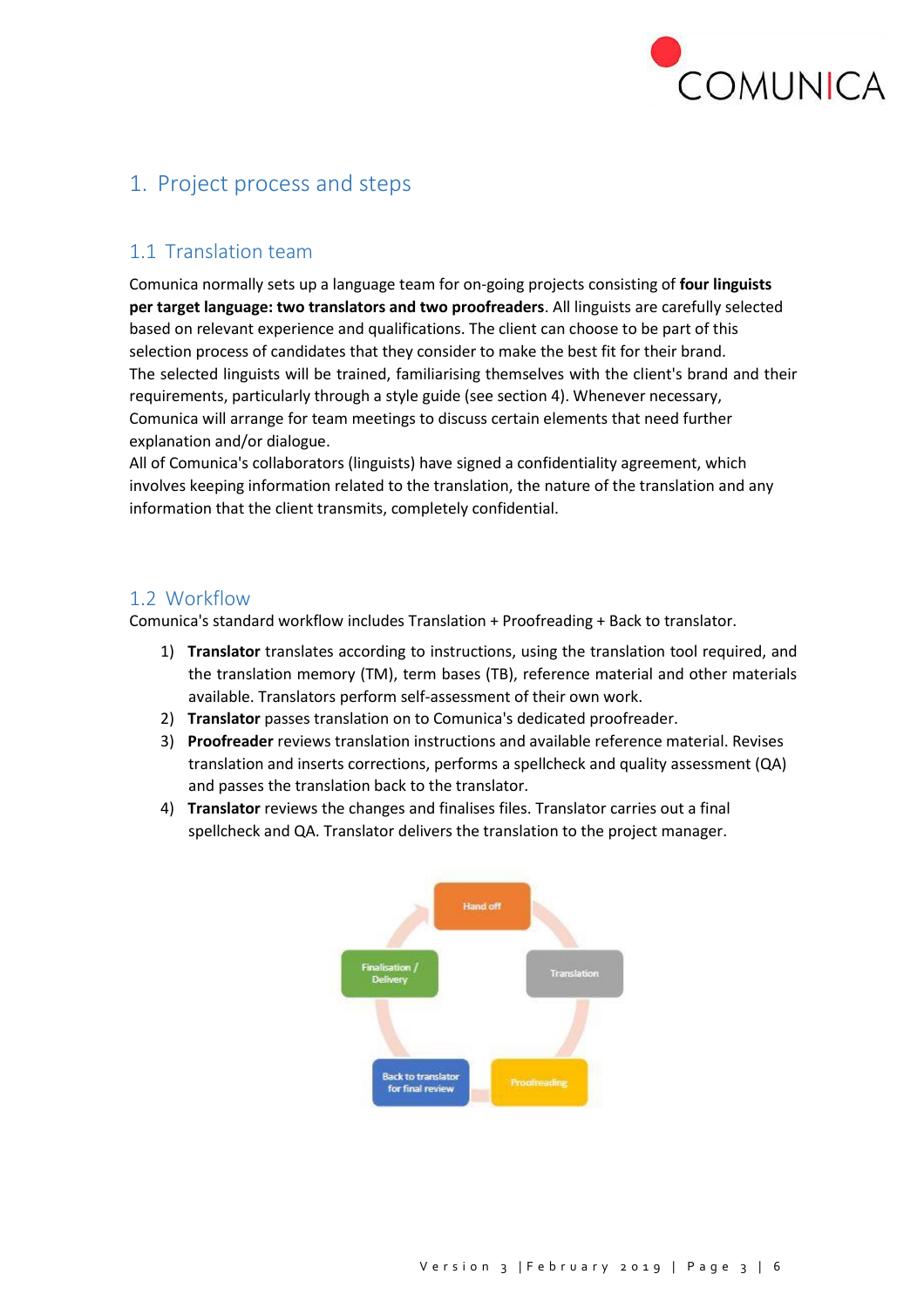

### 1.3 What is included in the translation?

In a translation process, the translator's aim is to transfer the meaning in the source language to the target language and produce a text that is in accordance with target language linguistic rules and meets the relevant project instructions.

This includes:

- 1) Accurate grammar in compliance with current target language rules, including syntax, spelling, punctuation and orthotypography.
- 2) Usage and consistency of appropriate industry terminology, client-specific terminology or any other.
- 3) Compliance with Comunica's and/or client's style guide, including register and tone of voice.
- 4) Locale conventions and regional standards.
- 5) Formatting, i.e. the formatting of the target language document matches that of the source language document. (NB: see exception in disclaimer note.)
- 6) Intended readership and purpose of the translation

#### <span id="page-3-0"></span>1.4 What is included in the proofreading?

In our instructions to the proofreader, we request the following items:

- 1) Check that the tags are in the correct place in the target text.
- 2) Check for grammatical and punctuation issues, capitalisation and spelling mistakes.
- 3) Read the source text and compare it with the target text, to see if the linguist has understood the message of the sentences correctly and expressed it properly in the target language.
- 4) Check that the writing style is appropriate for the audience (cultural aspects) and for the context (legal, marketing, technical, etc.).
- 5) Check for consistency. For example that menu, button and option names are always translated correctly (the same way they appear in the equipment/GUI) and consistently in the same way throughout the text.
- 6) Use Style Guide, TB (term base) and Glossary where applicable and follow the customer's TM and instructions carefully.
- 7) Always run a spellcheck and QA (quality assurance check) before delivery.
- 8) Always fill out Comunica's Scorecard

## <span id="page-3-1"></span>2. Glossary creation and development

We highly recommend creating a glossary, which contains a list of specific terms that you have either chosen based on preferential matters or industry standards.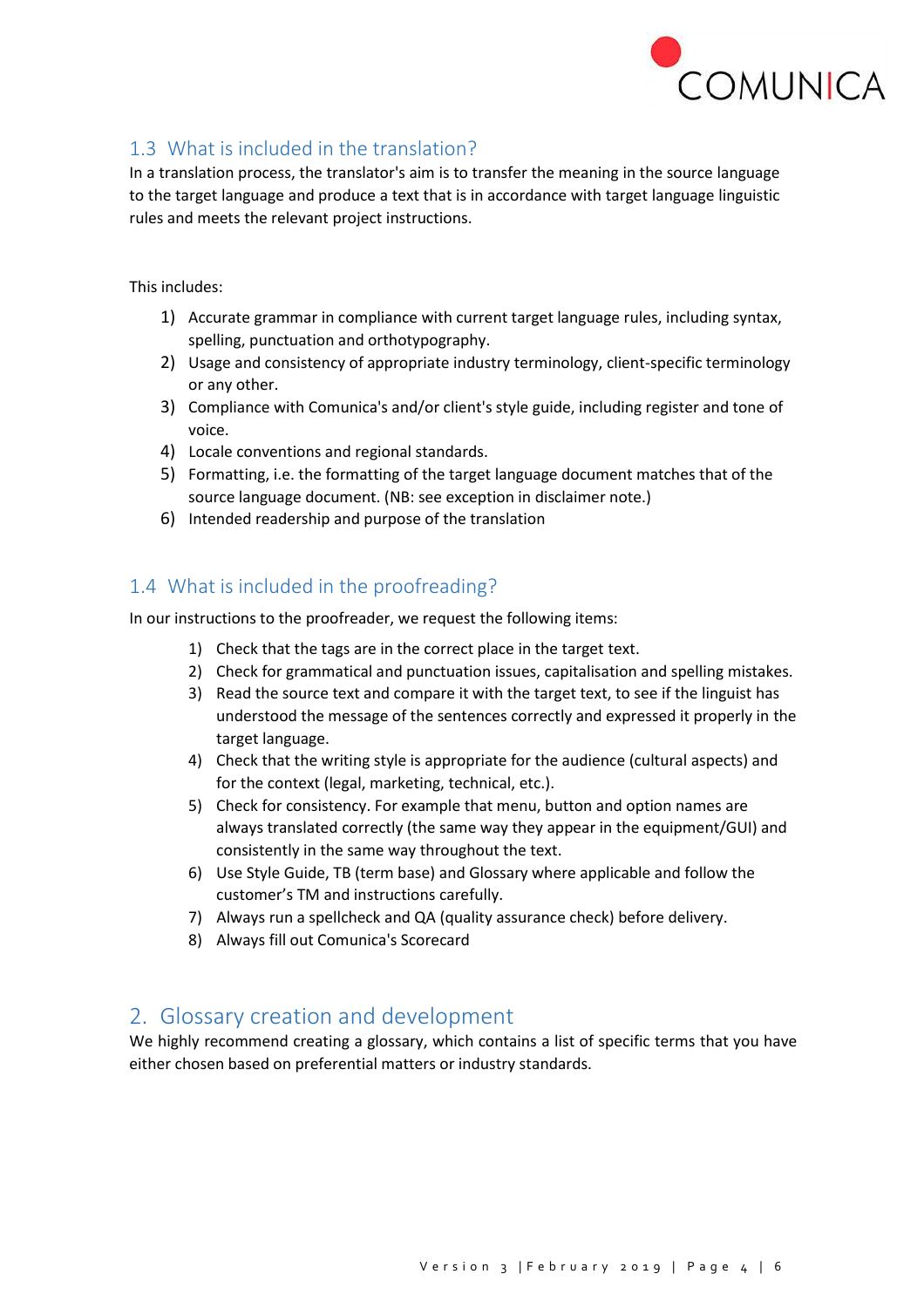The glossary helps the linguists to be consistent in their translations, and reassures that they are using your choice of vocabulary.

If no glossary exists, Comunica can offer to build up a glossary (term base) while working on projects. Our computer assisted translation tool (CAT), memoQ Server, makes it very quick and easy to build up a glossary (TB) during the translation stage, as source and target terms can be added to it easily by the linguists.

If you would like a glossary to be created in advance before any translation work starts, Comunica will charge for this service.

Some examples of what to include in the terminology glossary:

- a) Terms that should be translated **consistently**, or that should not be translated at all. (Such terms can be included in a non-translatable list (DNT).) It is recommended to only choose terms that are critical.
- b) **Company-specific terms**: Names associated with your business, product or service, along with copyrighted or trademarked terms that should not be translated and that need to appear consistently.
- c) **Industry-specific terms:** Words with multiple meanings can create problems for translators. With a specific term list, it is possible to avoid such confusion for the audience. (Industry-standard terms may not be necessary to include as they are widely used and understood by the target market.)
- d) **Keywords**: If you have specific SEO words that you would like to have included in each target language and market, these can be added to the TB.
- e) **Other**: Definitions or terms that appear in your interface or technical documentation, which cannot be found through standard research.

## <span id="page-4-0"></span>3. Style guide

A translation style guide is a set of rules for how the company wishes to present itself textually and visually. This document contains guidelines for each target language that includes rules on tone of voice / register, writing style, sentence structure, spelling, and usage. The client style guide does not contain grammar rules etc. for the language. (This can be found in Comunica's language style guide.) This document will help translators choose the preferred language elements, enabling them to achieve the most effective communication with customers and prospects in target markets.

Comunica offers to develop a client style guide in collaboration with the client. The style guide relates significantly to the development of the glossary, and we hence recommend for this to be prepared simultaneously.

#### <span id="page-4-1"></span>4. Translation memory

A translation memory is a linguistic database that continually stores the translations the linguists insert in the computer assisted translation tool.

All previous translations are accumulated within the memory (in source and target language sentence pairs called translation units) and reused whenever there is repeated content. This ensures that translators are not translating the same phrases several times. The memory also serves as a consistency check, as it ensures that the same text is translated consistently every